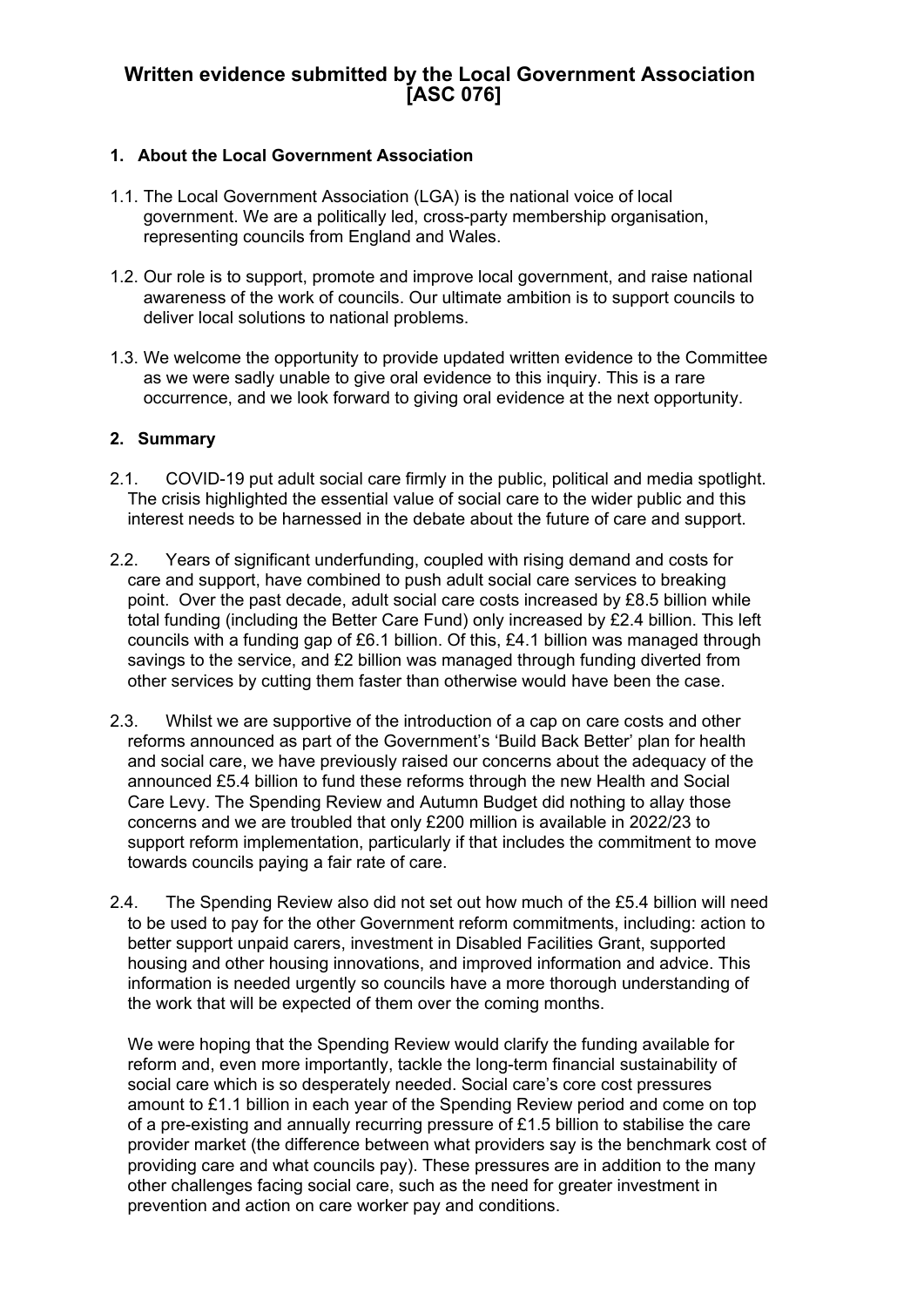- 2.5. The additional £1.6 billion per annum for local government overall needs to be seen in this context and brings into question the Government's assertion that the settlement will enable councils to meet all of their social care core pressures. A greater proportion of the Health and Social Care Levy should be used to support frontline social care, to stave off the worst of the pressures and provide a degree of stability for the short- to medium-term.
- 2.6. Without proper long-term investment it is likely that councils will continue to struggle to meet their statutory duties under the Care Act, with real consequences for people. More people who draw on social care will be unable to live an equal life; more people will live with unmet care needs; unpaid carers will experience further deterioration of their mental, physical and emotional wellbeing; the care workforce will remain under unbearable strain, with more likely to leave the sector; and providers' financial viability will be tested to the extreme, with more likely to exit the market or hand back their contracts with councils.

# **3. What are the funding pressures on adult social care; how, if at all, have these changed since the Committee did its joint report with the Health Committee in 2018; what has been the impact of the pandemic on these pressures?**

- 3.1. Over the previous decade, adult social care costs rose by £8.5 billion, taking into account rising demand and prices, while total funding, including the Better Care Fund (BCF) only grew by £2.4 billion. This has left councils with a funding gap of £6.1 billion.
- 3.2. Of this, £4.1 billion was met by making savings to adult social care services, whilst a further £2 billion was diverted from other council services, cutting them faster than otherwise would have been the case.
- 3.3. Analysis by the Institute for Fiscal Studies (September 2020) suggests that an immediate injection of funding of at least £1.5 billion is needed to enable councils to provide short term stability and avoid serious risks to the adult social care provider sector.
- 3.4. For future years, the baseline for social care must cover irreducible costs, and account for other costs including inflation, demographic changes and National Living Wage, which councils have to accommodate in order to avoid building up further pressures in the future. These costs are estimated at an additional £1.1 billion per year, to keep services running at 2019/20 levels. It should be noted that since we calculated these core pressures, the inflationary element has increased; it is therefore likely that the £1.1 billion figure underestimates the true scale of the pressure.
- 3.5. In addition to funding core pressure there is an urgent need to address the levels of pay in the care sector to support recruitment and retention and properly reward the valued role of care workers. Any changes to pay and reward would need to be fully funded by central Government as there is no resource in the sector to meet the demands of this challenge. It will be important to assess the best form of comparison with the NHS on basic pay and resulting costs as overall costs could be in the region of £1 billion. In addition, there is a need to invest in prevention and to make inroads into unmet and under-met need.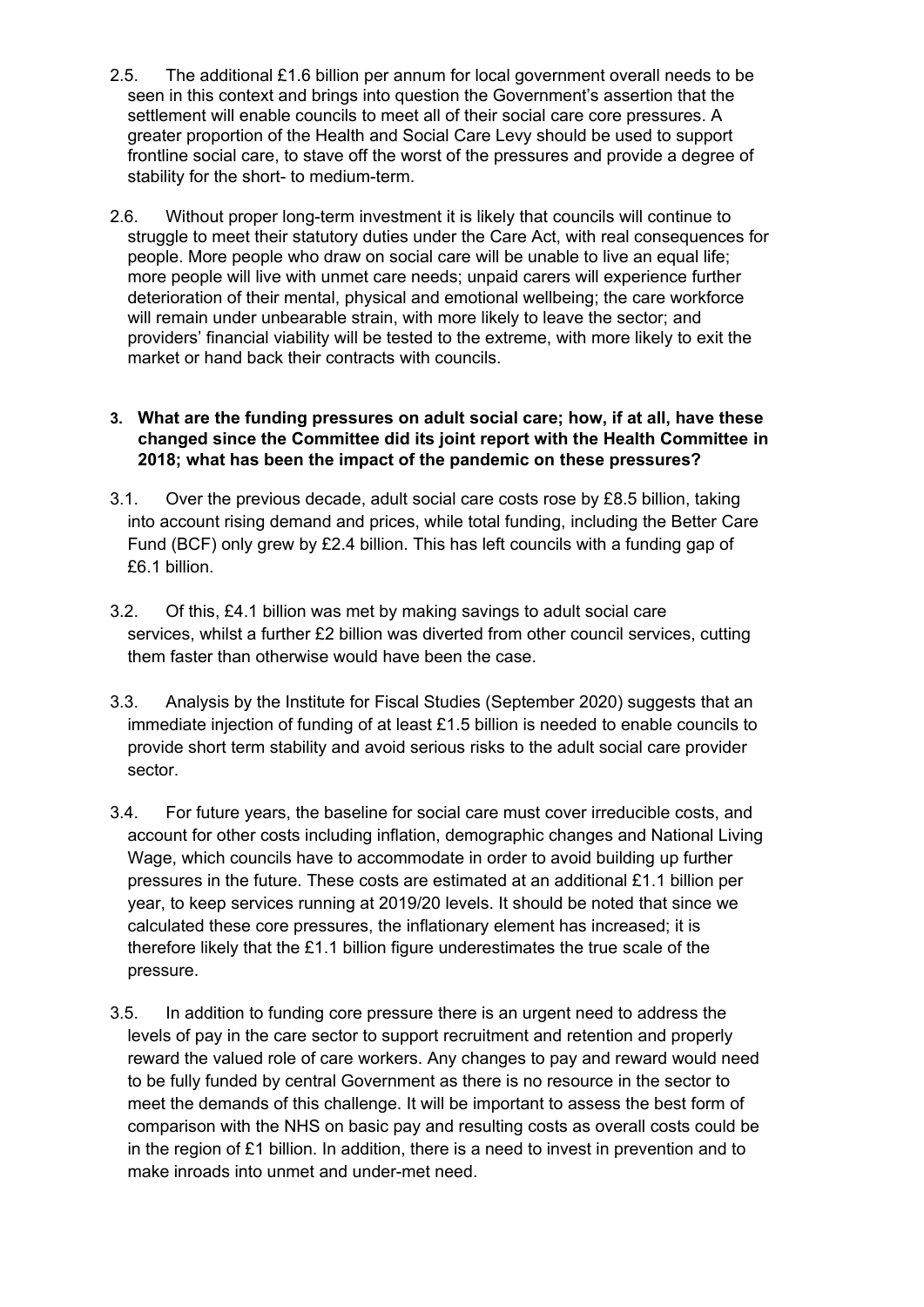3.6. Whilst we are supportive of the introduction of a cap on care costs and other reforms, we have [previously](https://www.local.gov.uk/parliament/briefings-and-responses/lga-response-build-back-better-our-plan-health-and-social-care) [raised](https://www.local.gov.uk/parliament/briefings-and-responses/lga-response-build-back-better-our-plan-health-and-social-care) [concerns](https://www.local.gov.uk/parliament/briefings-and-responses/lga-response-build-back-better-our-plan-health-and-social-care) about the adequacy of the announced £5.4 billion to fund these reforms through the new Health and Social Care Levy. The Autumn Budget/ Spending Review did nothing to allay those concerns and we troubled that only £200 million is available in 2022/23 to support reform implementation, particularly if that includes the commitment to move towards councils paying a fair rate of care.

# **4. What is the impact of the pandemic on adult social care funding pressures?**

- 4.1. It is too early to tell what the exact long-term impact of the pandemic will be on the adult social care cost base, both in terms of demand and cost of provision. But, to give one example, emergency fee uplifts paid to adult social care providers to help keep services running were agreed during the pandemic, and it is difficult to see how they could now be unwound given the fragility of the market and labour shortages.
- 4.2. The implementation of discharge to assess (D2A) in September 2020 a process designed to rapidly discharge patients from hospital once it is medically safe and optimal for them to return home - was the right thing to do. For patients that need social care on discharge, a package of care is funded for up to 4 weeks from the Discharge Fund. However, the D2A model has had the effect of increasing demand on social care due to:
	- 4.2.1. Higher acuity patients being discharged earlier (more users, higher average value package)
	- 4.2.2. Exhaustion amongst unpaid carers following a period during COVID of bearing a greater weight of responsibility for loved ones
	- 4.2.3. Lower risk tolerance in the NHS and therefore higher packages of care arranged on discharge with less of an emphasis on 'strengths-based' assessments
	- 4.2.4. A saturation of the domiciliary care market causing discharges to care homes (at a higher cost) increasing dramatically
	- 4.2.5. No extra funding for social care has resulted in a backlog of patients waiting to be assessed for their longer-term destinations and remaining far beyond the imagined four weeks in a temporary placement. This has resulted in significant backlogs of higher cost people in the wrong place.
	- 4.2.6. Discharge to assess funding is due to come to an end at the end of March creating a further pressure on social care budgets.

# **5. How far does the Build Back Better Plan address the pressures in adult social care? Is the £5.4 billion earmarked for adult social care sufficient for the announced reforms?**

- 5.1. The Government's 'Build back better' proposals for reforming and funding social care, are a potentially important first step in changing the way social care is paid for by people who draw on social care.
- 5.2. The publication of a new White Paper by the end of the year will hopefully provide much needed clarity to communities. There however, remain questions about the plan and whether it will make the kind of progress councils want to see to best support people who draw on adult social care.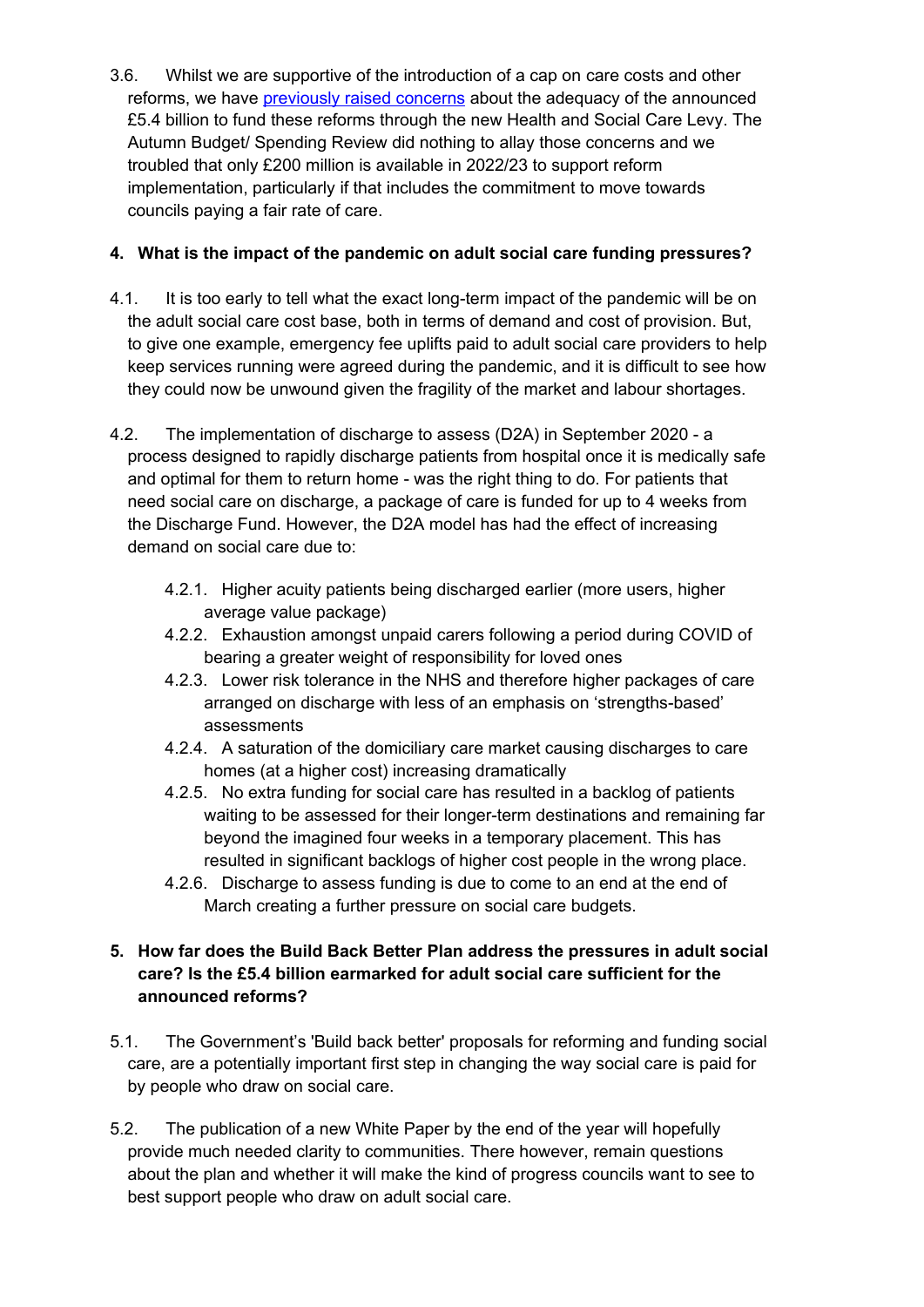- 5.3. There is nothing from the £5.4 billion for frontline adult social care that will help address the immediate pressures facing the sector. We have therefore called for social care to receive an immediate share of the Levy to deal with urgent pressures, as per the use of the fund for the NHS.
- 5.4. It was disappointing that the Autumn Budget and Spending Review did not set out how much of the funding will go to social care. We are also troubled that only £200 million is available in 2022/23 to support reform implementation, particularly if that includes the commitment to move towards councils paying a fair rate of care.
- 5.5. The Spending Review also did not set out how much of the £5.4 billion will need to be used to pay for the other Government reform commitments, including: action to better support unpaid carers, investment in Disabled Facilities Grant, supported housing and other housing innovations, and improved information and advice. This information is needed urgently so councils have a more thorough understanding of the work that will be expected of them over the coming months.
- 5.6. The Plan also includes no detail about either the profile of the £5.4 billion over the three-year period; or the allocation social care can expect to receive beyond the three-year period.
- 5.7. On charging reform, the Plan states that the funding for social care covers the costs of, "implementing the charging reforms, including the cap, the increased capital limit, moving towards paying a fair rate of care and the associated implementation costs".

# **6. Care costs cap and changes to means test thresholds**

- 6.1. Of the £5.4 billion allocated to social care through the new Health and Social Care Levy, £3.6 billion will be used for the care costs cap and more generous means test thresholds and £1.7 billion will be used for wider system reform (which we understand includes the £500 million for measures to support the care workforce).
- 6.2. When a previous government was preparing for the implementation of Part Two of the Care Act, their Impact Assessment set out costs amounting to £1.2 billion. If the estimates of the previous Impact Assessment were uprated by inflation and demand changes, we estimate the costs would be £1.62 billion over the three-year period.
- 6.3. We know from past experience that preparing for implementation of these measures will be a huge undertaking for councils and they must be supported with whatever is needed to deliver the Government's commitments.

# **7. Are councils planning to raise council tax to address immediate funding pressures in social care?**

7.1. We do not have intelligence on councils' council tax plans. However, at the Spending Review, the Chancellor announced that the referendum threshold for increases in council tax is expected to remain at 2 per cent per year. In addition, local authorities with social care responsibilities are expected to be able to increase the adult social care precept by up to 1 per cent per year.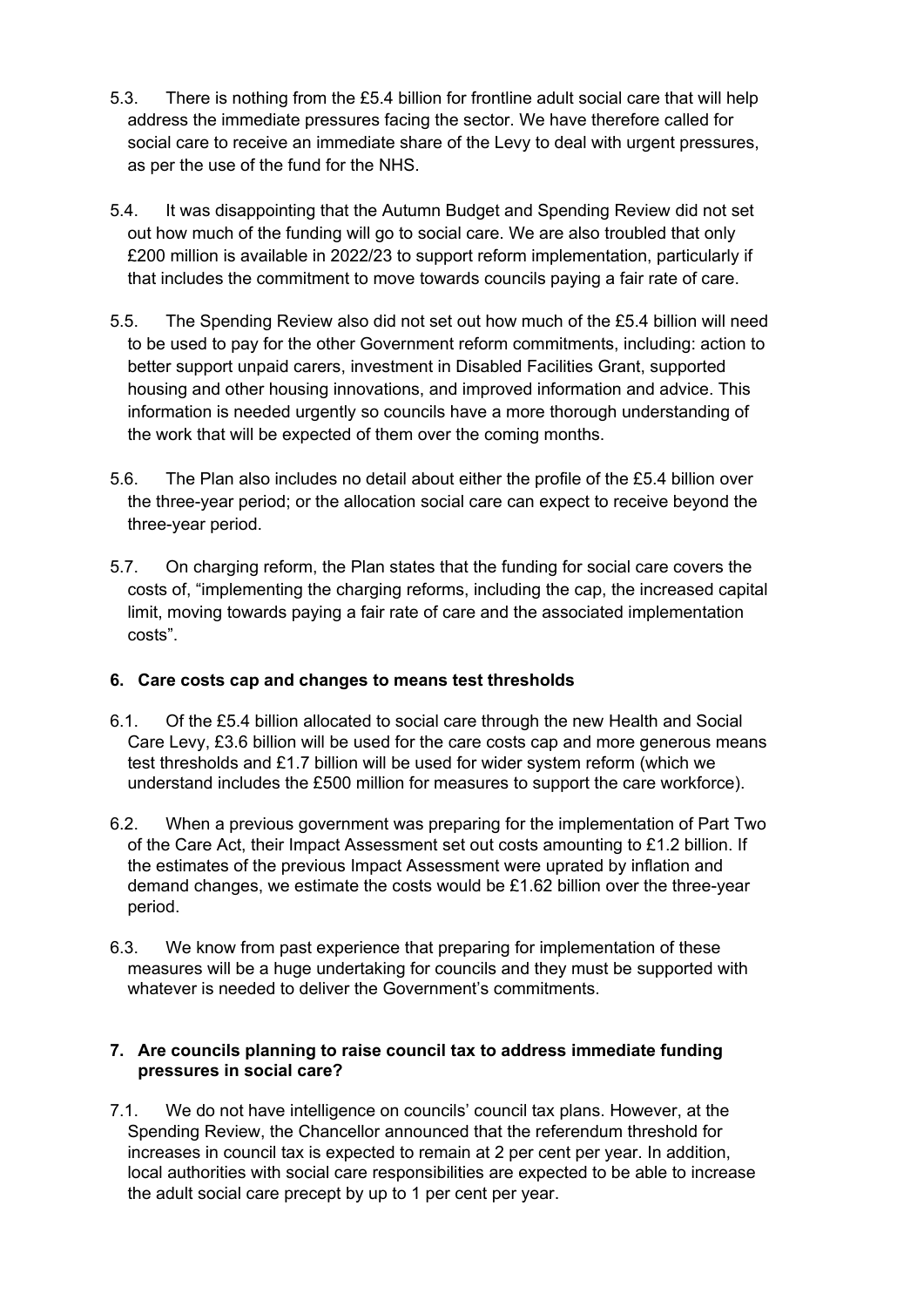- 7.2. Alongside additional funding set out in the Spending Review, the ability to levy an adult social care precept for a further year gives councils the potential to raise much needed resources to help people in our communities who need care and support. However, there will be challenges for councils in explaining to residents why there is an increase in the local council tax/precept as well as the new National Health and Care levy. People will think they are paying twice. In reality, the bulk of funding for adult social care will continue to come from council tax and business rates income.
- 7.3. Council tax cannot provide a long-term solution to funding social care, as council tax raises different amounts of money in different parts of the country, which is not related to need and which also adds an extra financial burden on already struggling households.

#### **8. After three years, the Government has indicated that social care will receive an increased proportion of the new National Insurance Levy. What does the Government need to consider when sharing the Levy between social care and the NHS?**

- 8.1. Councils need an absolute guarantee from Government that the tax take from the new Levy will make its way to social care. As the Nuffield Trust has said, "taking money away from the NHS is a task that has not been done before".
- 8.2. In terms of considerations, it is essential that social care is given the funding it needs to tackle core pressures and the provider market gap, as well as funding to begin tackling the numerous other issues facing the sector, such as care worker pay, unmet and under-met need, greater investment in prevention, better support for unpaid carers, and innovation.
- 8.3. Government must not fall into the trap of thinking they have 'fixed' social care simply by using the Levy to fund the new charging reforms. We understand this is a Government commitment, but it does nothing to bring about the wider changes or funding that are needed so that people who draw on care and support can live an equal life.

# **9. As employers, care providers will have to pay additional NICs. How could this affect the adult social care market?**

- 9.1. The Build Back Better Plan makes clear that public sector contributions to the Levy will be funded from the tax take (and the overall estimated take of £36 billion is after that compensation is taken account of), to avoid a reduction in the spending power of public services.
- 9.2. This is helpful, but the Plan makes no reference to, or estimate of, the additional National Insurance Contributions providers may face paying from services commissioned by councils. Councils routinely commission adult social care from a range of partners from the private, independent and voluntary sectors, all of whom will likely expect to see an increase in their fees to reflect their higher NI contributions.

Our very initial analysis suggests that if councils were to cover these additional costs for adult social care providers, it would cost in the region of £89 million per year. The cost pressures arising from commissioned activity across all council services would clearly be considerably higher.

9.3. The exact impact of the National Insurance contribution increase on providers cannot be fully assessed because of unknown variables. These include; if a provider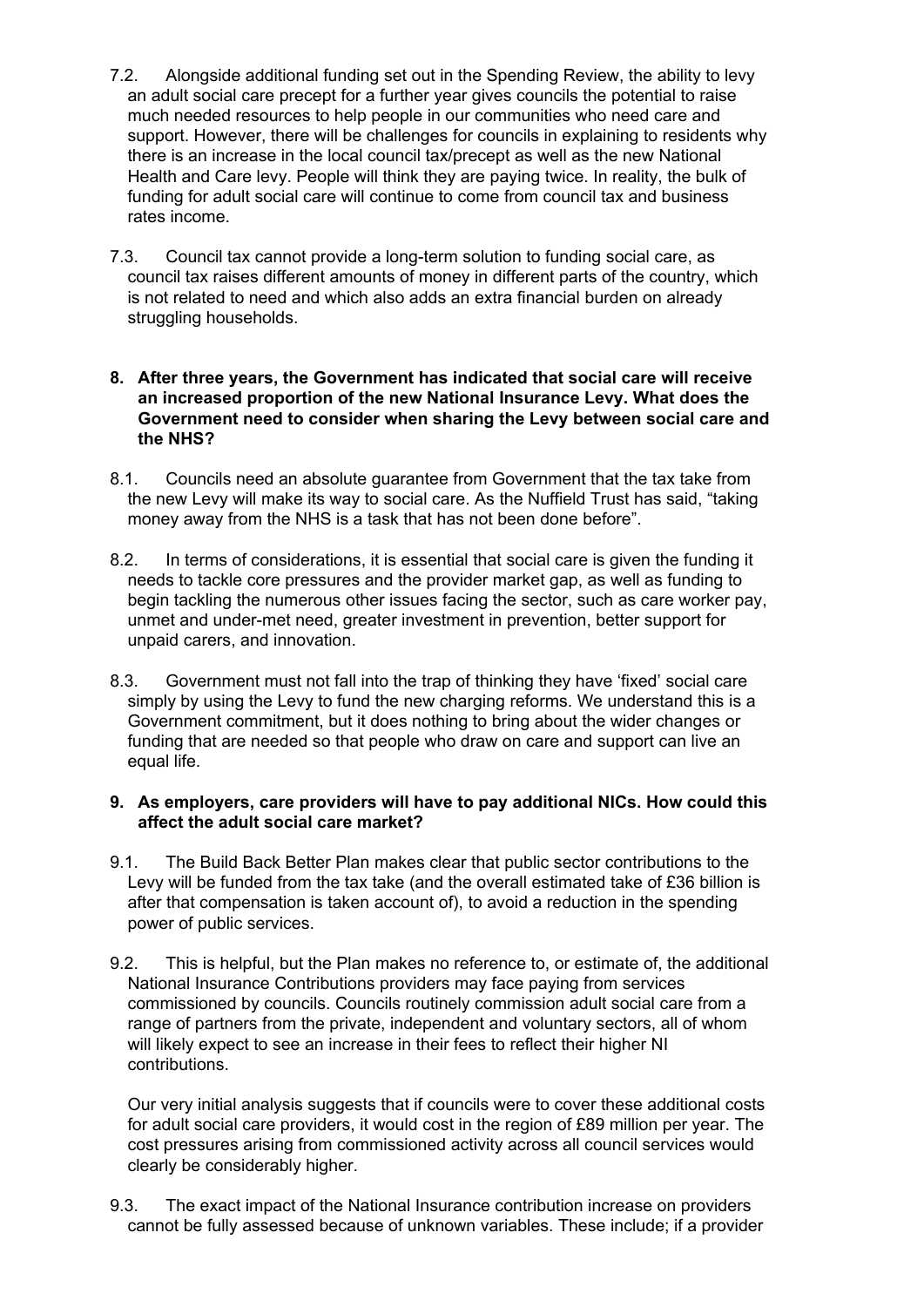increases wages to offset staff NICs, the future hours that staff work (which impacts on overall NIC) and crucially, the behaviour of other companies and suppliers that care providers rely on. For instance, a care homes food supplier may increase their prices to cover their increased National Insurance Contributions.

9.4. These additional costs add to the inflationary pressures that face providers which they will, no doubt, seek to cover in fee increases from councils. Early indications from some councils are that inflationary pressures on providers could be as much as 6-7% when NI and NLW increases are taken into account.

#### **10. Will the Government's proposals further destabilise local care markets?**

- 10.1. The rates many care providers charge to people that arrange and fund their own care are greater than those charged to councils for the same type and level of service. This is often referred to as the 'self-funder cross-subsidy' and is an important mechanism for provider sustainability. Under the Build Back Better Plan, the Government states that it will ensure that self-funders are able to ask their local authority to arrange their care for them so that they can find better value care...
- 10.2. Any change to the way care is commissioned and funded will impact on local care markets. Depending on how and how quickly this change is implemented, we would expect to see some unintended consequences, such as immediate and significant increases in fees charged to councils.
- 10.3. There is potential to destabilise local markets if councils are unable to afford the increase in fees that providers would need to compensate for the lower rates paid by self-funders.
- 10.4. Councils are continuing to increase their understanding of care provider costs, which is helping create a transparent and fair relationship between the costs care providers incur and the rates they charge for the services they provide. Government action to support this move towards greater transparency over care provider costs would help create a fair and stable financial position for individuals needing care, care providers and councils.
- 10.5. Whilst supporting transparency and greater understanding of care provider costs, we think it is important that councils and providers are allowed to work together locally to agree fee structures which work for local conditions and objectives.

#### **11. Charging reform: what are the likely implications and impacts of the Government's plan to bring in a new duty for councils to arrange care for self-funders (Care Act 18.3)?**

- *11.1. Paying a fair rate of care*
	- 11.1.1. There is no detail on this aspect of the reforms, although a 'Stakeholder Q&A' notes that the £5.4 billion includes funding to enable councils to move towards paying providers a fair rate and that new guidance on this will be developed. We infer that the Government believes providers should be paid more and that this will help address the current situation where self-funders often pay significantly more than people who are fully or partially funded by councils.
	- 11.1.2. Through existing legislation, the Government will enable self-funders to ask their council to arrange their care to find better value. To make this change sustainable for providers, rates paid by councils would need to increase. Our own estimate of the provider market gap amounts to £4.5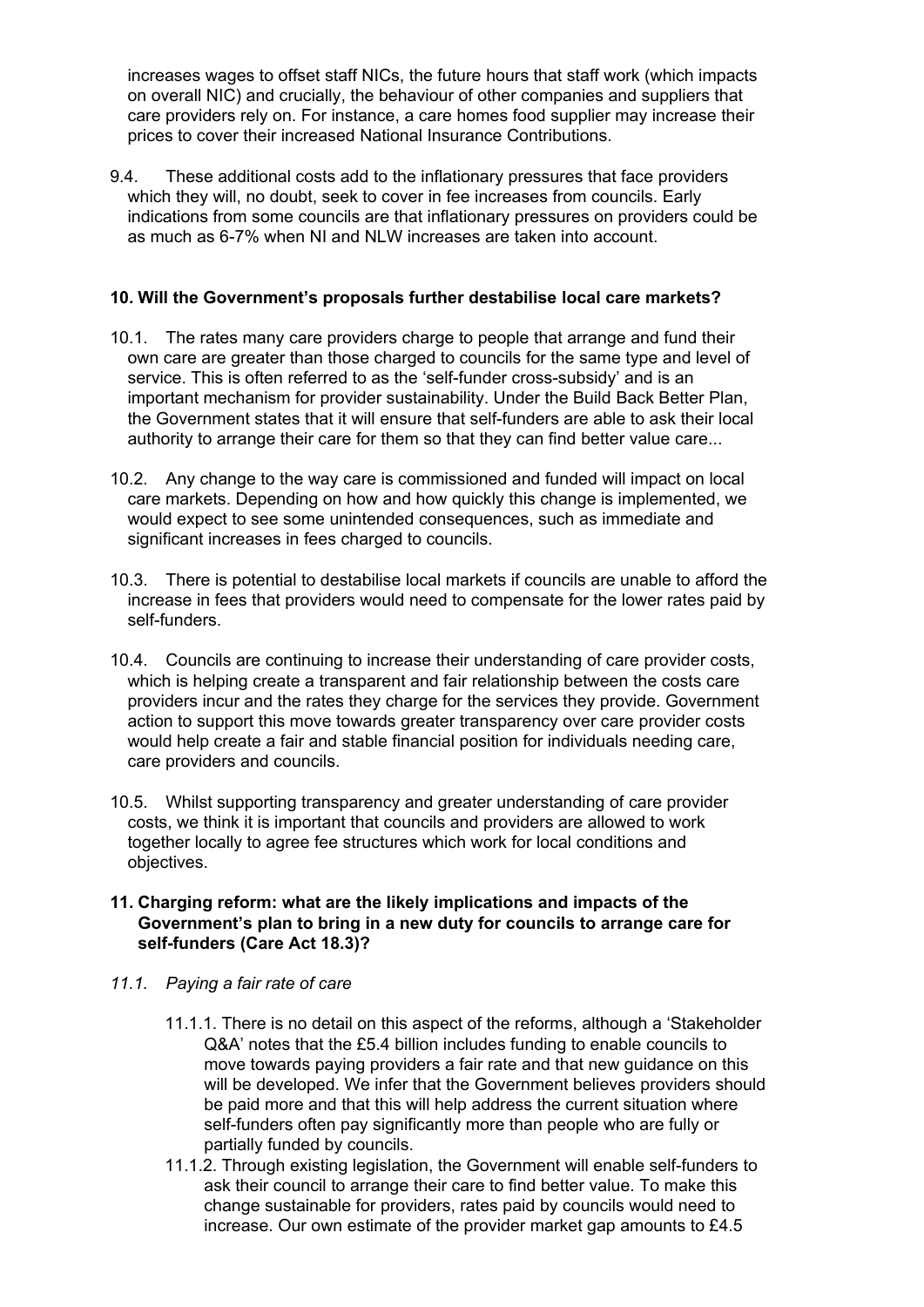billion over the three-year Spending Review period. This would simply enable councils to pay the full cost of each place or hour of care, without cross subsidy from self-funders, and would not include funding to improve the quality of care.

11.1.3. It is unclear – and probably unlikely given the various commitments the £5.4 billion is expected to fund and the high cost of those commitments and other existing pressures – that moving towards a fair rate of care will fully address the cross-subsidy issue. It is even more unlikely that it will give providers additional income with which to, for example, improve the quality of care or care worker pay.

#### *11.2. What additional support will local authorities need to implement the new means test and cap/floor?*

- 11.2.1. The reforms will require that everyone must be assessed by a local authority if they want the cap to take effect. This was welcomed last time by local government and means that people are provided with independent advice and do not simply assume that going into a care home is the only solution. However, this may mean that more alternatives will need to be available to support people as they start to need some assistance (for example, reinforcing the importance of housing-based solutions, community services and the availability of care workers and others within the community). Local authorities will need to address this in their market management and Market Position Statements.
- 11.2.2. The reforms will also require more social workers (or others who can assess care needs). In 2015, the Government assumed that people would apply before the cap was introduced to be assessed so that care could start as soon as the cap came into effect. Given the new timetable, this would suggest that people would start to come forward for assessments from April 2023 onwards. Previously, the Government assumed that the cost of the additional assessments would be just over £200 million a year. This funding would need to be part of the funding package provided by the Government for local authorities. However, the much bigger issue may well be the feasibility of finding social workers or others to undertake the assessments given that we are no more than 18 months away from when they need to be in post.
- 11.2.3. Anybody wanting to be included in the cap and metering system will need to have both a Care Act assessment (to indicate they need care and what care they need) and a financial assessment (to indicate their assets). Both the care management systems and the financial systems will need to be able to cope with changes to build in new 'rules' to the engines of those systems to deal with the cap and metering (detail still to be announced) and the complexities of capturing which part of the package of care needs to be disregarded for the purpose of moving towards the cap (for example, living costs, first or third party top-ups, anything outside the eligibility assessment under the Care Act etc).
- 11.2.4. There are multiple care management IT systems, multiple financial assessment systems and multiple permutations used across the 152 local authorities – all with separate contracts with suppliers. All systems tend to be tailored to the working practices of the local authority who purchased the system and different councils may be on different versions of the same proprietary system. Changes to systems comes at a price, and we are working with NHSX and suppliers to assess this. Additionally:
	- o Staff will need to be trained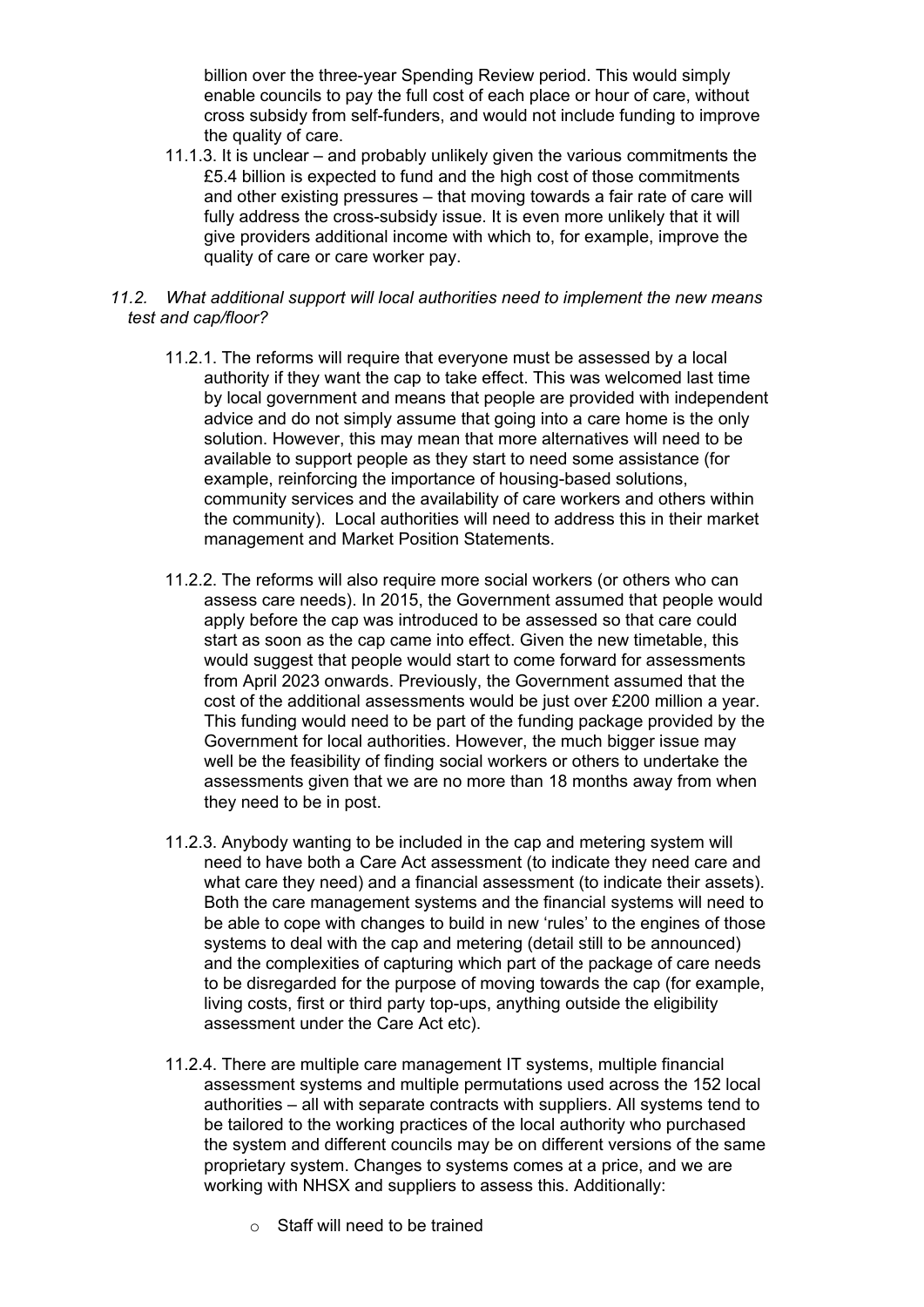- o There is already a shortage of financial assessment officers
- o There will be increased demand for care assessments due to former self-funders who were never on the system coming into the system (it could be 40 per cent of service users depending on where you live)
- $\circ$  There will therefore need to be more assessments of both kinds, requiring more staff
- 11.2.5. Councils will need help with all of this in order to meet the challenging timescales, including any help possible in automating aspects of assessments.

## **12. How has Government been engaging with local government on the white paper?**

- 12.1. It is crucial that the Government works with councils, their partners and those with lived experience, to build on their proposals and develop a care and support system which is fit for the future.
- 12.2. We understand there will be eight chapters in the forthcoming System Reform White Paper (workforce; unpaid carers; shaping the care market; models of care; digital and tech; assurance and improvement; housing; information and advice) and the Department has set up engagement advisory groups for each.
- 12.3. The LGA has helpfully been invited to sit on each group as part of the Department's commitment to coproducing the white paper. On paper, this is good and welcome engagement. However, by committing to publish by the end of the year, the Department is working to a challenging timetable. At the time of writing the white paper remains unpublished but we understand its publication is imminent.
- 12.4. We therefore hope that the Department also considers the significant amount of work that the LGA (and other national partners) has done on care and support reform. They should not be starting from a blank page.

# **13. How is integration of health and social care progressing, including Integrated Care Systems (ICSs), and what levers need to be put in place to support greater integration of health and social care?**

- *13.1. Progress on integration*
	- 13.1.1. Integration is not a new concept in health and social care; all areas have been joining up care and support for decades. The challenge is to escalate the scale and pace of integration, so it becomes the main way of working.
	- 13.1.2. The Better Care Fund, the only nationally mandated vehicle for integration, has continued to be a driver for closer working and joining up budgets and planning. Since its inception, in many areas, partners have consistently pooled significantly more resources in their BCF than the mandatory minimum contribution. In addition to the BCF, many areas have pooled budgets for mental health, learning disability and using section 75 agreements. This is evidence that many areas are committed to mainstreaming integration.
	- 13.1.3. Integration is not an end in itself but a means to provide more accessible and appropriate care, which makes better use of resources and supports better health and wellbeing outcomes. There has been a cultural shift over recent years with the acceptance that 'we are all in this together.' Councils and their partners recognise that complex challenges of an ageing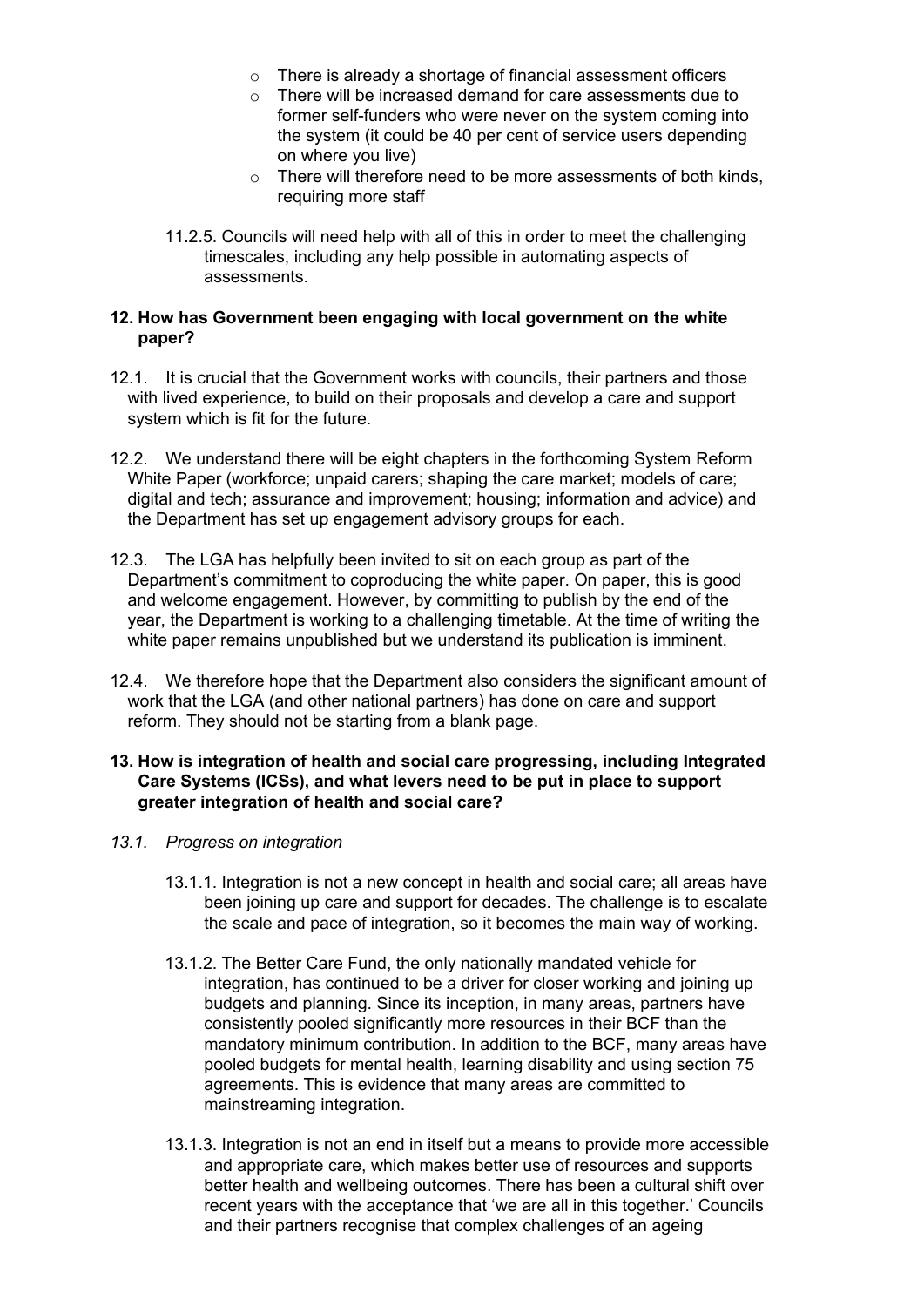population, the needs of working age adults and the growing health inequalities exacerbated by the pandemic can only be addressed through joint working, and intervening earlier and closer to people's homes and communities.

13.1.4. This winter is likely to be one of the most challenging for the NHS and social care, with a backlog of unmet and under-met need, the ongoing impact of the pandemic and growing financial pressures within the NHS and social care. It will take strong leadership at local and national level to maintain a focus on investing in preventative and community-based models of care and support that are vital to integration.

# *13.2. Impact of Integrated Care Systems (ICSs)*

- 13.2.1. Our intelligence from local authorities on their involvement in ICSs is generally positive. They consider that the joining up of different NHS organisations – and the role of Integrated Care Partnerships in bringing together wider, strategic partnerships – is the way forward for addressing strategic issues. Some ICSs are also committed to supporting and building on existing place-based working driven by Health and Wellbeing Boards.
- 13.2.2. However, the progress that has been made varies between areas and in some councils there is concern that there might be a shift away from place based joint working as some ICBs seek to operate more at system level. The LGA is committed to working with DHSC and NHSE to develop a peer-led approach to ensuring that all ICSs can learn from those making the most progress. In April 2022 ICBs will take on the statutory responsibilities of CCGs; this is an important milestone, but it is not the end of the journey. Relationships, culture and new collaborative and inclusive ways of working, through the Integrated Care Partnerships and critically at place level, will take time to develop.

# *13.3. Levers of greater integration*

- 13.3.1. Some of the levers to progress integration across health and social care include:
	- o giving health and wellbeing boards more responsibility for place-based commissioning
	- o ensuring that ICSs work closely with existing partnerships and have a clear understanding of the contribution of each level of decision-making and delivery (neighbourhood, place and system)
	- o government and NHSE fostering a supportive and learning culture in which system leaders have the freedom and flexibility to identify their own priorities and strategies for improving services, improving outcomes and making the most of resources.
	- o Using assurance and performance management to reinforce expectations of place based, population focused and person-centred working in every system
- 13.3.2. Given the importance of leadership, the recently announced Government review of health and social care leadership has an important role to play. As rewarding as they can be, leadership positions in the NHS and social care are demanding, challenging and can be draining. We are asking more and more of our leaders at a time of significant challenge and change.
- 13.3.3. There are excellent leaders in councils, social care providers and the NHS who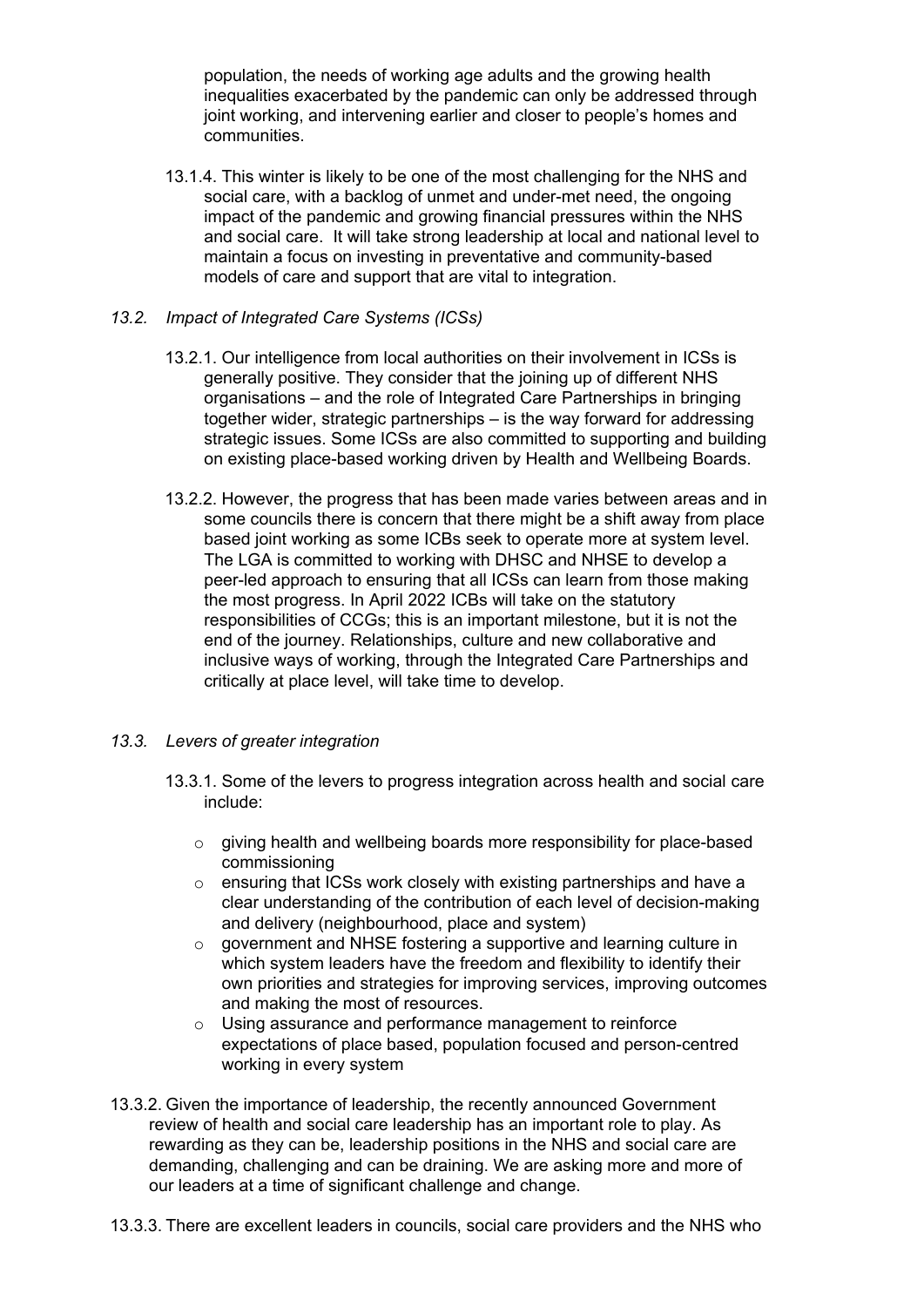are demonstrating the right culture of compassionate, inclusive and collaborative leadership that is needed for today's challenges. The right culture is vital to good quality care and must not be side-lined in the review. Learning from the best to help drive further improvement across the board is central to local government's sector-led improvement mission. The review team must work closely with councils to understand the issues and support the development of strong leadership in the sector.

# **14. Variation/levelling up: how should the government level up funding of adult social care between different areas and regions of England, given that councils' ability to collect taxes is not connected to the local level of need?**

- 14.1. The reliance on the council tax social care precept has been a poor tax base to fund national entitlements under the 2014 Care Act. It is highly visible locally, but it has no relationship to need, and the money raised has been insufficient to cover increasing costs. On average, a 1 per cent precept has added 1.45 per cent to net adult social care spending, but with a range of between 0.68 per cent and 2.21 per cent. This is why we were particularly disappointed that Government's main approach to tackling social care's core pressures is through the continued use of council tax, the social care precept and long-term efficiencies.
- 14.2. The LGA does not comment on distributional matters for every 'winner', there is a 'loser' and it is not our place to comment. What we would say is that the Government currently uses a formula for distributing specific adult social care grants that was designed more than 15 years ago, and with its underlying data last refreshed 9 years ago.
- 14.3. New formulas were commissioned and then published in 2018 but have never been implemented. The 'Fair Funding Review'(FFR) was supposed to implement a refreshed method to distribute funding within local government, reassessing the differential ability to benefit from council tax increases, but that has been paused since 2019 with no indication on whether or when the work will resume. The FFR was for the entirety of local government and all its services, but within the review the Government proposed putting those 2018 formulas into place for adult social care. However, these formulas are now becoming outdated.

# **15. Models of provision: should we be moving away from the model of residential care to more home care and, if so, how can Government better support that transition?**

- 15.1. Independent evidence for the ten years up to 2019/20 shows that a transition from residential care to home care is already happening, with a downward trend in the number of people living in CQC registered care homes across the country. The pandemic has accelerated this trend, with the number of people now living in care homes having reduced significantly in the last 18 months, as has the number of people moving into a care home.
- 15.2. Reports and studies into where and how people want to live when they become older consistently find that people want to remain at home for as long as possible. At the same time, councils are commissioning more home care and support provision to meet this demand.
- 15.3. To support this transition, we recommend the Government has the following four areas of focus: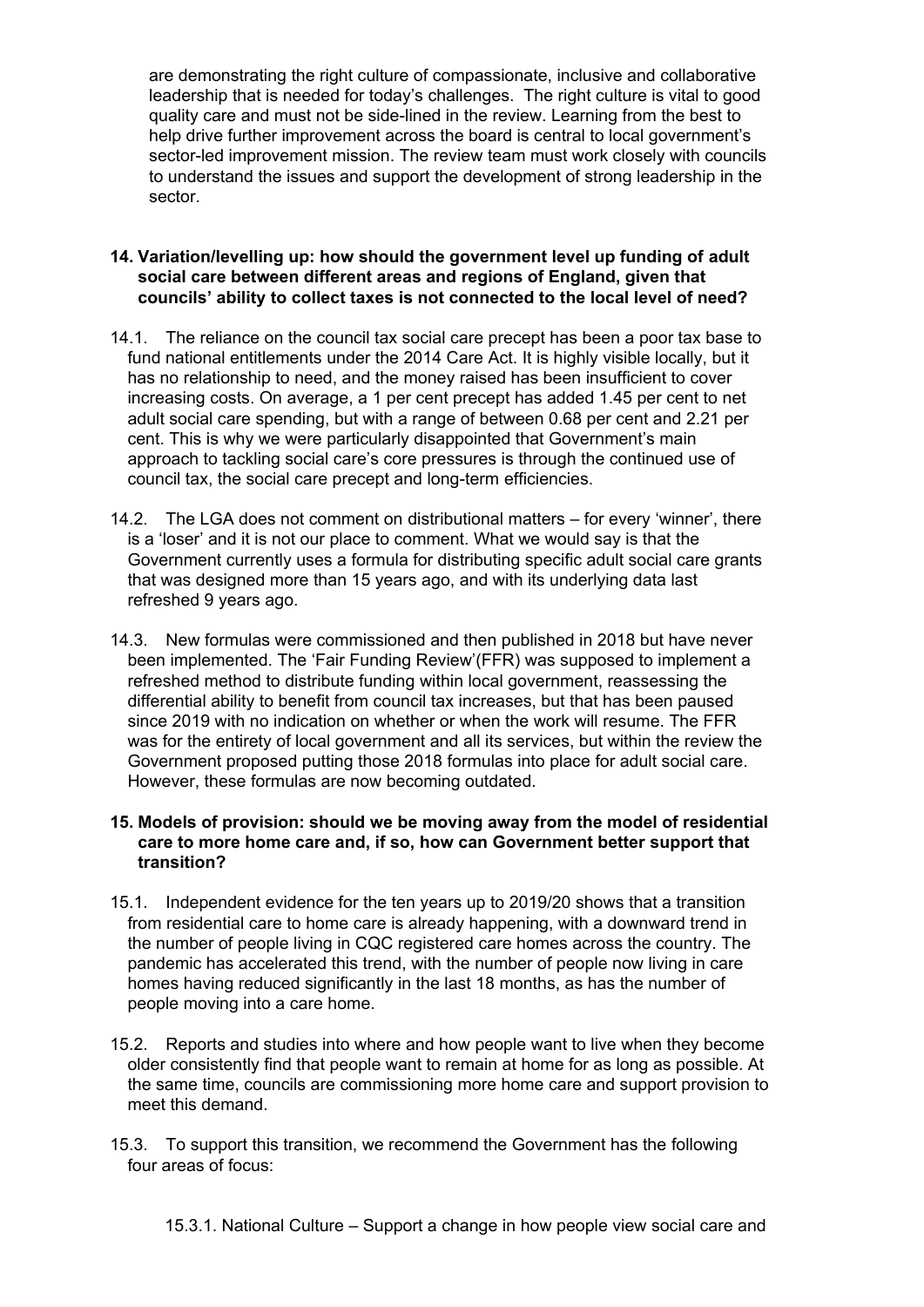their own personal circumstances, including challenging assumptions about the eventual need to move into a care home. This should encourage / incentivise people to plan for their future and support people to continue look after loved ones to help them to remain living at home.

- 15.3.2. Invest in the workforce The Government needs to take steps to achieve parity of esteem and conditions between the NHS and social care workforce. As a specific example, it should look to create the same terms and conditions for social care staff doing similar roles to those directly employed by the NHS. We will only have the social care sector we want if people are attracted to join and develop within the workforce.
- 15.3.3. Housing Support the development of a variety of accommodation, and communities, that support people to live in their own home for as long as possible.
- 15.3.4. Funding The steps above will go a long way to creating a national approach to social care, an understanding of the options available to people and how they can best plan for their future needs and the workforce to support people that need it. Alongside this, we crucially need adequate levels of funding to deliver a reformed social care sector.

# **16. Commissioning: how can we move to a system of commissioning for outcomes?**

- 16.1. Put simply, commissioning for outcomes means taking a person-centred approach to helping people live the life they want, and then putting in place the services to support them to do this.
- 16.2. A good example of this, is how younger adults with learning disabilities are supported. Up until recently, many learning-disabled people had no option but to be 'cared for', which sometimes meant staying in a long-stay hospital. A 'commissioning for outcomes' approach has shifted the focus of services to put in place the support and accommodation that could help a person get a job, live in their own home and have a family life. This demonstrates the importance of taking a person-centred approach and commissioning services that deliver the best outcomes for each individual.
- 16.3. Embedding this approach across social care will require a shift in how we view the role of social care, how people interact with social care, and opportunities that may open up around funding. Commission for outcomes is not a new approach but has been happening for a long time and councils are continuing to build on it.
- 16.4. We suggest that key elements of commissioning in a reformed social care system are:
	- 16.4.1. A person-centred approach to commissioning support, that enables people to lead their best lives
	- 16.4.2. Offering information, advice, control and choice to people to shape their own support wherever possible
	- 16.4.3. Working collaboratively with providers to enable them to deploy this support in a way that empowers people receiving support and those providing it to determine how best to achieve agreed outcomes, and move away from a focus on time and tasks
	- 16.4.4. Working together to ensure that there is a workforce with capacity and skills to achieve this
	- 16.4.5. Creating processes and incentives that enable people to maximise their potential and reach (or regain) as much independence as possible
	- 16.4.6. Working with our NHS and other partners to achieve these objectives and join up support for those drawing on it

# **17. Regulatory oversight: how is work progressing on adult social care**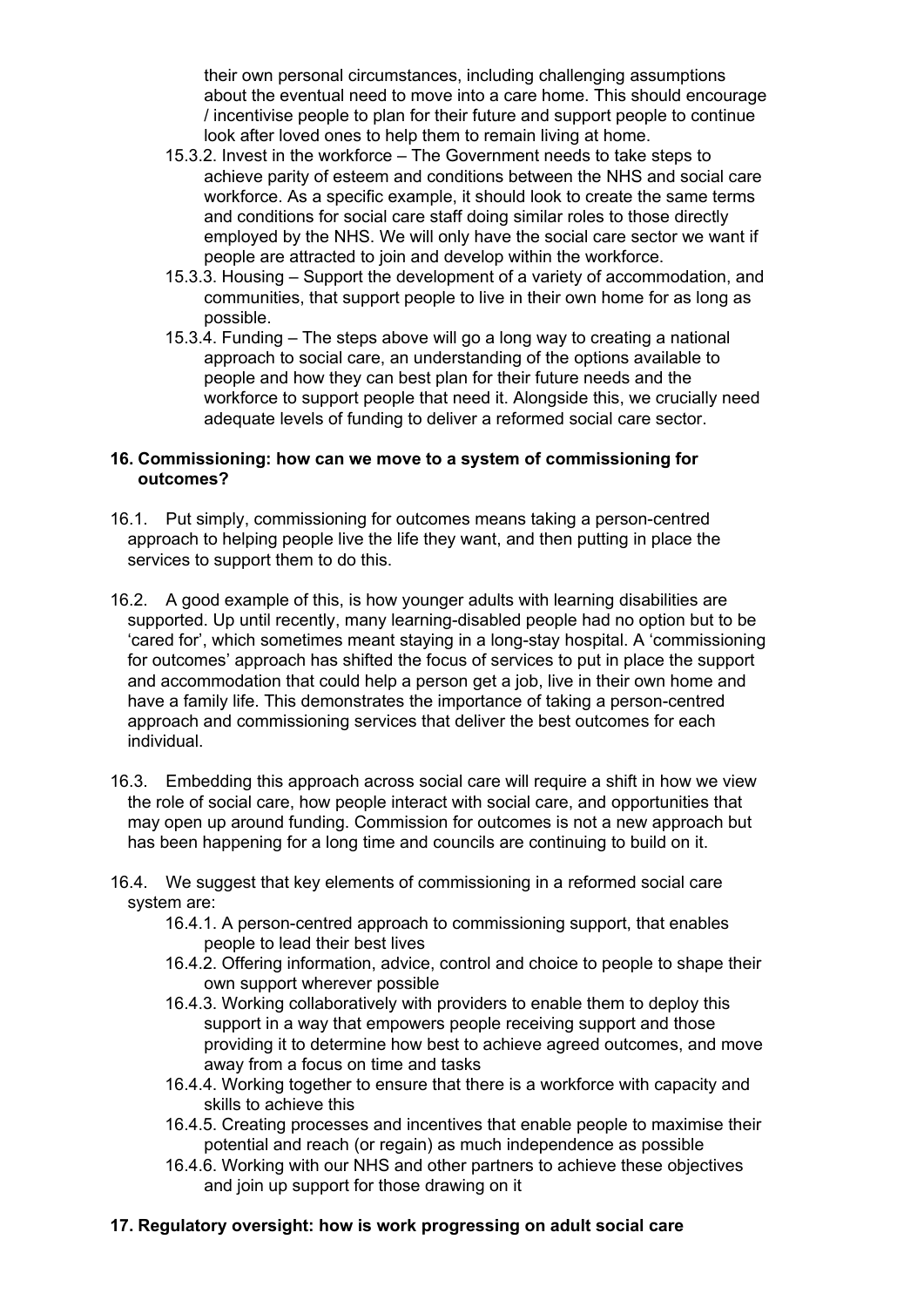### **assurance?**

- 17.1. Assurance of councils' adult social care statutory duties under the Care Act was first put forward in the Government's Health and Social Care White Paper from February this year. Assurance is part of the Government's Health and Social Care Bill, currently making its way through Parliament.
- 17.2. DHSC, CQC, LGA and ADASS have been working together to develop the assurance framework.
- 17.3. We recognise the need for more transparency which both gives government more insight into what is happening and creates incentives for local areas to do well on the issues that national oversight is intended to prioritise.
- 17.4. Government should recognise that reductions in councils' funding led to councils stripping out much of the capacity that used to feed the previous regulatory system. Therefore, any developments around assurance will need to be accompanied by a New Burdens assessment to fairly capture the capacity and resource implications for councils of supporting any changes to the regulatory approach.
- 17.5. Any assurance process has the potential to highlight shortfalls in services and delivery of the intentions of the Care Act due to resource constraints. Any assessment of a council's adult social care services will need to be contextualised in terms of available resources.
- 17.6. 'Intervention' will be the sharp end of the process and it is important that this is used by exception and as a last resort. We have had some helpful reassurances from DHSC that this is their guiding principle. There are several issues being worked through and we would be happy to provide the Committee with further updates in the future.

#### **18. What are your views on the speculation around the idea of a National Care Service?**

18.1. This idea (or variations of it) has routinely surfaced in recent years. Part of the problem with the idea is that the quoted concept of "health and social care [being] delivered by the same organisation" will mean different things to different people.

Social care already has a strong national dimension – councils' statutory duties are set out in the Care Act; eligibility now operates under a national minimum threshold (as opposed to previously when councils had some discretion over where they set the threshold).

- 18.2. Social care's local dimension is crucial and helps facilitate a range of local connections to other statutory or third sector services. It also underpins the service with strong local democratic accountability, strengthening links to other relevant services. This 'connector' role is important in pursuing greater personalisation, choice and control.
- 18.3. Over the last decade, councils have proved more than capable of making tough decisions, innovating, and driving efficiencies, often far beyond the experience of most parts of the health service, which operates with a deficit budget unlike councils, which are legally required to return a balanced budget every year.
- 18.4. The idea that a more national system would help eradicate unwanted local variation is flawed. Local variations in the availability of cancer drugs, dental and IVF treatments, and the huge variation in eligibility for Continuing Healthcare, demonstrate that national systems do not always result in a standardised offer.